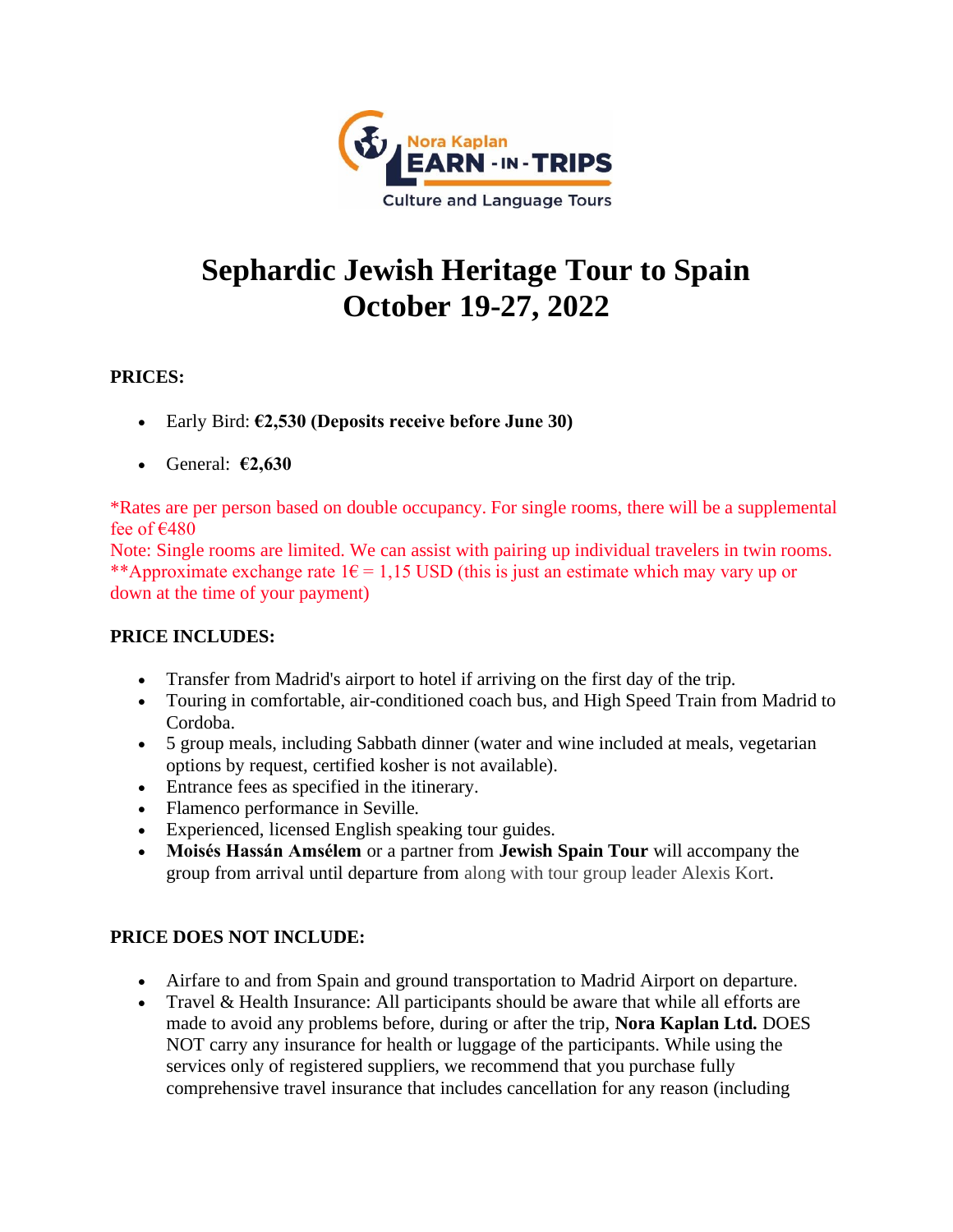COVID19) as **Nora Kaplan Ltd.** cannot be held liable for any mishaps during participants stay.

- Entrance fee to optional attractions during free time.
- Personal extras such as laundry, or beverages and food other than the included in the program's breakfasts and group meals.
- Tips for local service providers (guides, drivers, porterage...):  $8 \epsilon / \text{person/day}$  to be collected in cash at the beginning of the trip ( $64 \epsilon$ /person).
- Miscellaneous expenses such as departure fees, visas, security surcharges, etc. where applicable.

## **PAYMENT & CANCELLATION FEES:**

- A deposit of EUR 200/person (non-refundable) must be received at the time of booking in order to confirm your reservation.
- A second payment of EUR 1000/person will be done by July 14.
- Payment in full is due by September 10 (Early Bird discount will be deduced from this payment).
- The single supplement will be paid along with the second payment.
- 25% penalty applies if cancelled 90 days or less before departure.
- 50% penalty applies if cancelled 60 days or less before departure.
- 100% penalty applies if cancelled less than 15 days before the trip is scheduled to start.
- Credit card information of the participants will be required when checking in at the hotels as a guarantee in case of hotel incidentals or damage.
- Extending Your Stay Accommodations can be made for those wishing to arrive earlier or depart later than the program dates; please ask at the time of your booking.

### **RESPONSIBILITY:**

Initial registration indicates agreement with all terms and conditions as stated in this document.

- This trip is organized and executed by **JewishSpainTour.com,** with **Nora Kaplan Ltd**. acting as its agent and promoter.
- **Nora Kaplan Ltd.** reserves the right to make any itinerary changes whenever, in its sole judgement, as conditions warrant.
- **Nora Kaplan Ltd**. shall not be liable, directly or indirectly, for any injury, death or damage for any reason whatsoever, including but not limited to war, acts of God, weather, strike, detention, delay, airline or other travel-related circumstances.
- **Nora Kaplan Ltd.** is not responsible for any belongings damaged, lost or left behind by participants.
- **Nora Kaplan Ltd.** also reserves the right to accept or refuse any person as a trip participant.
- No refund is applicable if a participant is asked to leave due to behaviour that may endanger the safety of the group or the development of the trip.